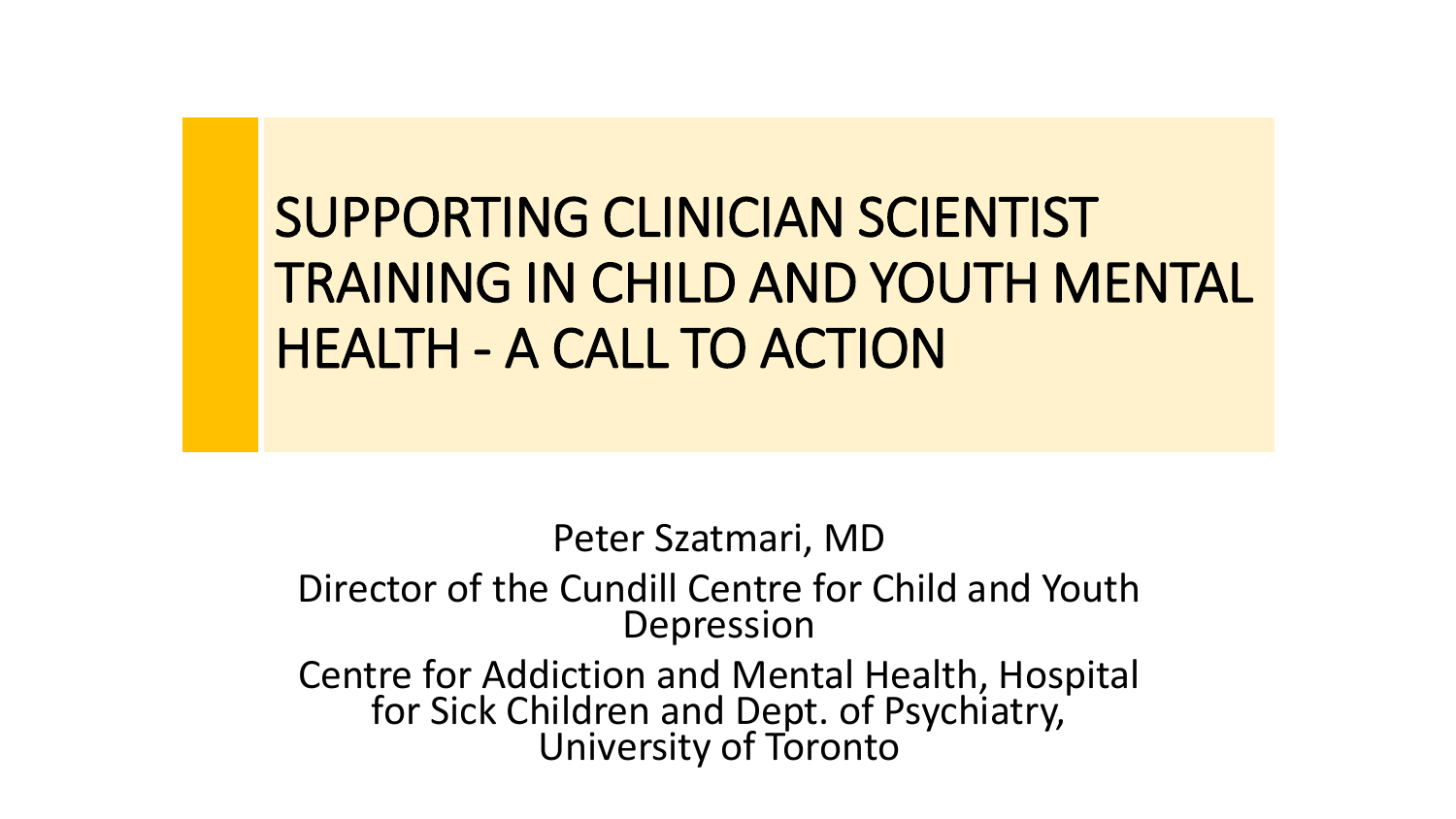#### Disclosures

- Funding from CIHR
- Royalties from Guildford Press and Simon & Schuster
- No conflict of interest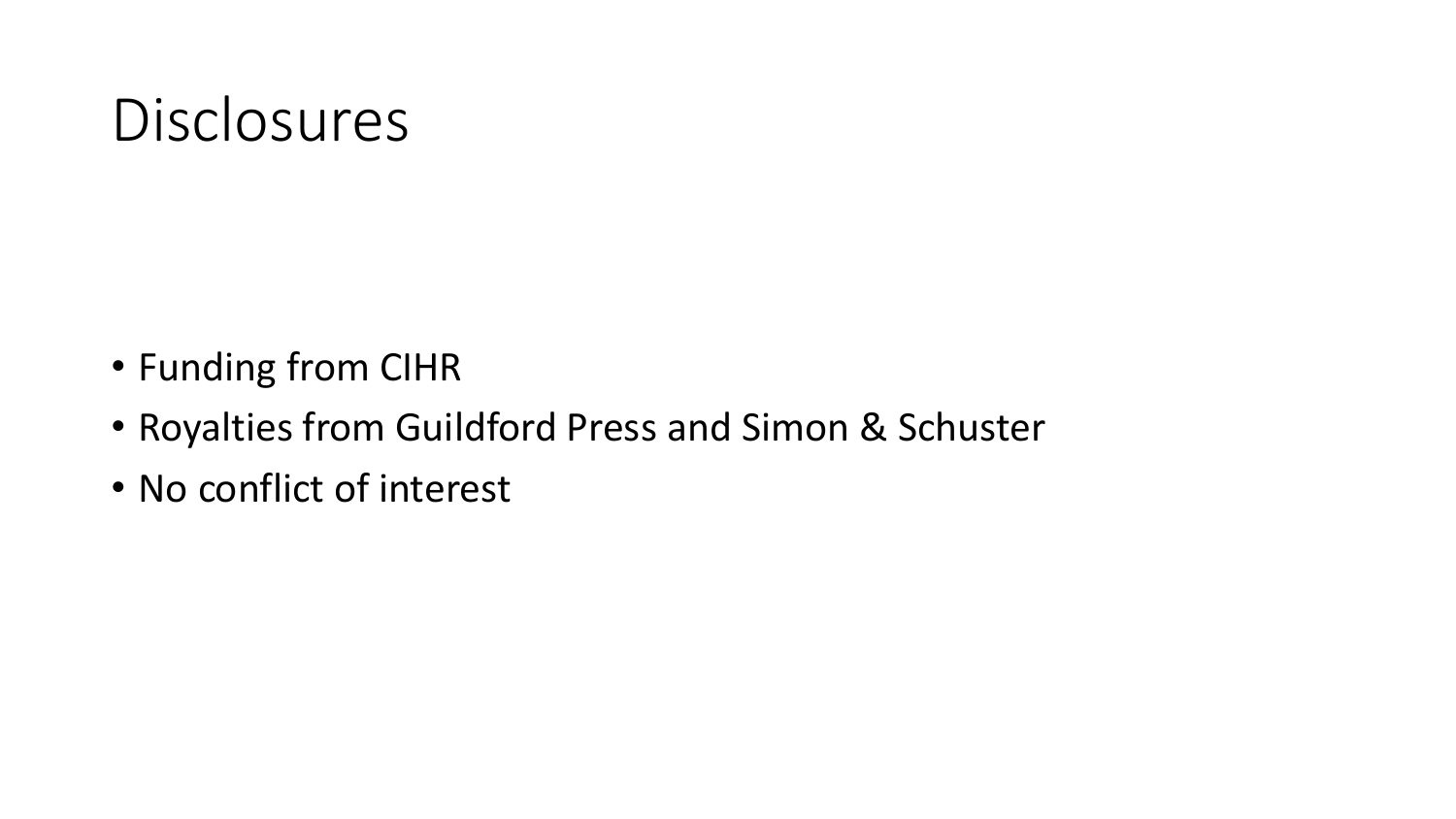#### **Outline**

- Review present state of clinician-scientist training in general and in Child & Youth Psychiatry (CYP) in particular
	- C-S CYP is a key ingredient of our work force
	- Key ingredients of current C-S training programs
	- Persistent challenges to training
- Conclusion*; we know how to train clinician scientists in our field, but we put up too many barriers to training and to successful transitions to meet the needs of trainees. This puts at risk the mental health of future generations of children and youth*
- Propose that AADCAP develop an action plan with KPIs to address this issue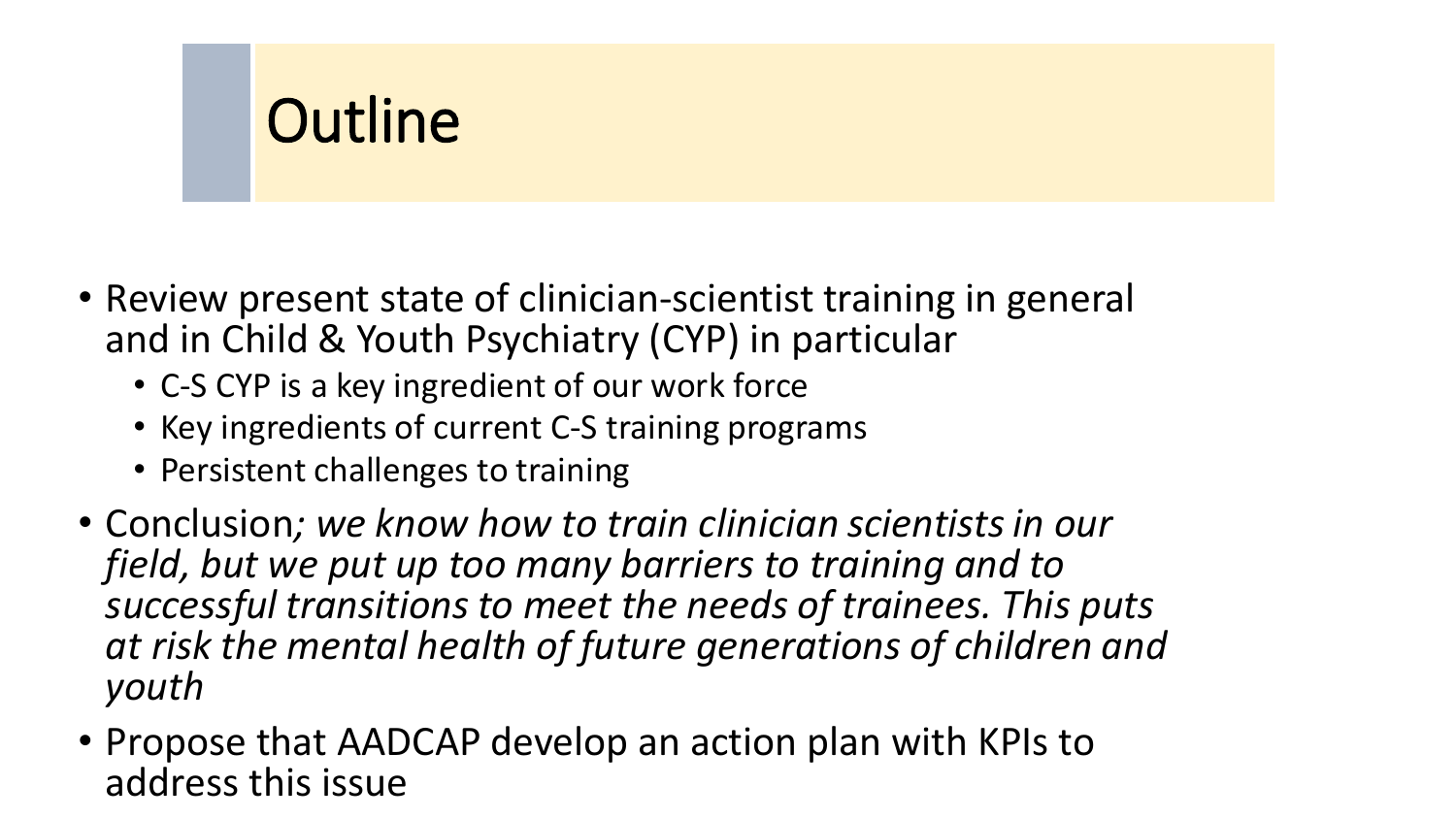# Terminology; Child and Youth Psychiatry, Clinician-Scientist, Training

- "**Youth**' encompasses "adolescent' and transition aged youth (TAY, up to 24 years of age), this is our demographic
- Equivalent terms; **Clinician-scientist**, physician-scientist, clinicianinvestigator; Clinical Academic (refers to physicians who engage in both clinical practice and in research>50% of time)
- CY Clinician scientist is a physician whose career path includes the creation and dissemination of new knowledge about developmental psychopathology
- **Training** covers the period from medical school to training in the 'specialty' to the first five years post-specialty (Early Career Researcher, ECR); ends once the physician is an 'independent' investigator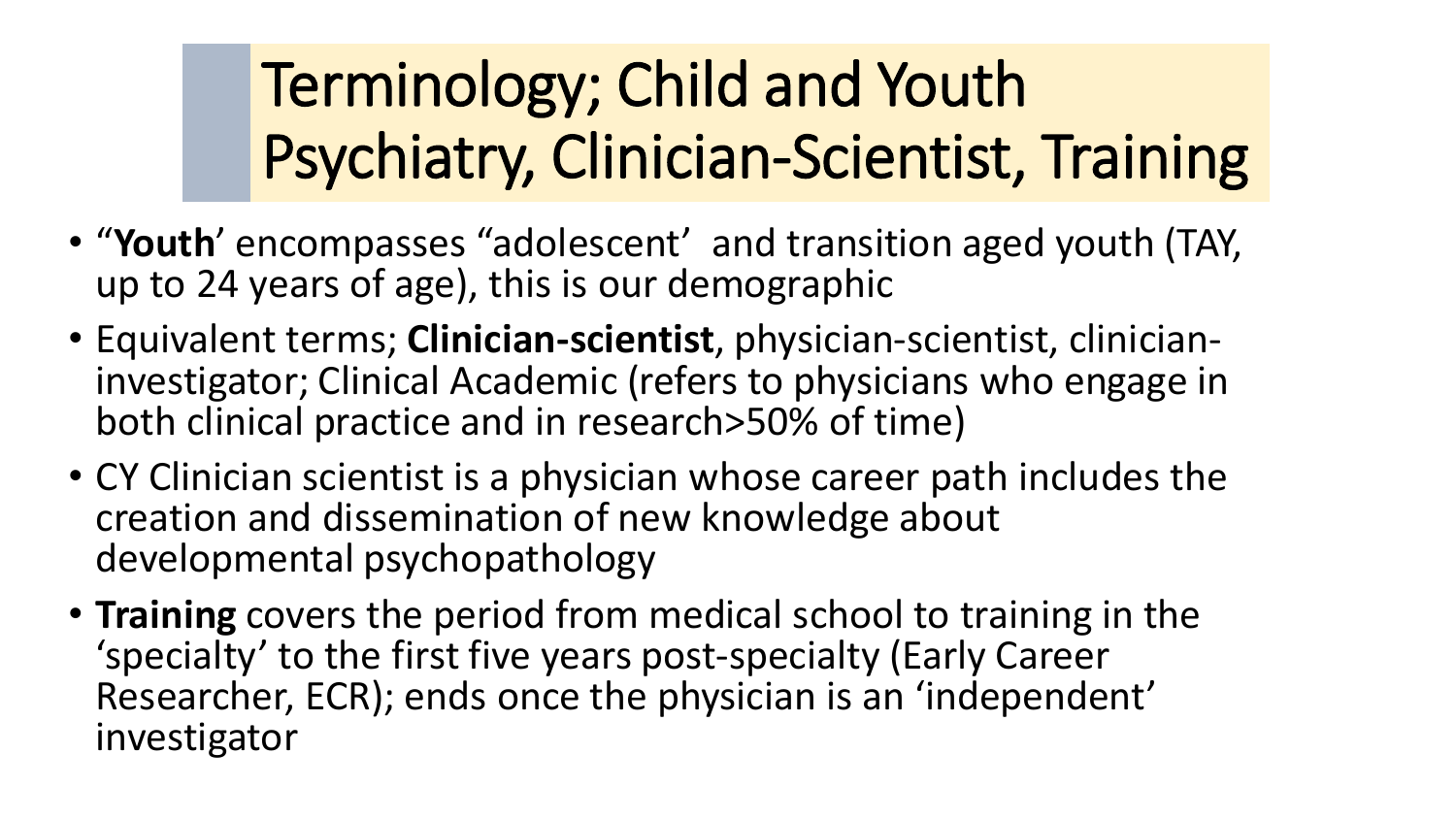The Important Role Played by Clinician Scientists in Child and Youth Psychiatry

- Clinician scientists are well-placed to identify important research questions, to generate evidence to answer those questions and so to improve mental health outcomes via knowledge creation and dissemination
- A clear focus on impact and relevance; what are the important clinical questions that will impact health outcomes for children and youth in the near future?
- Clinician scientists know what families and kids are struggling with and know what needs to be done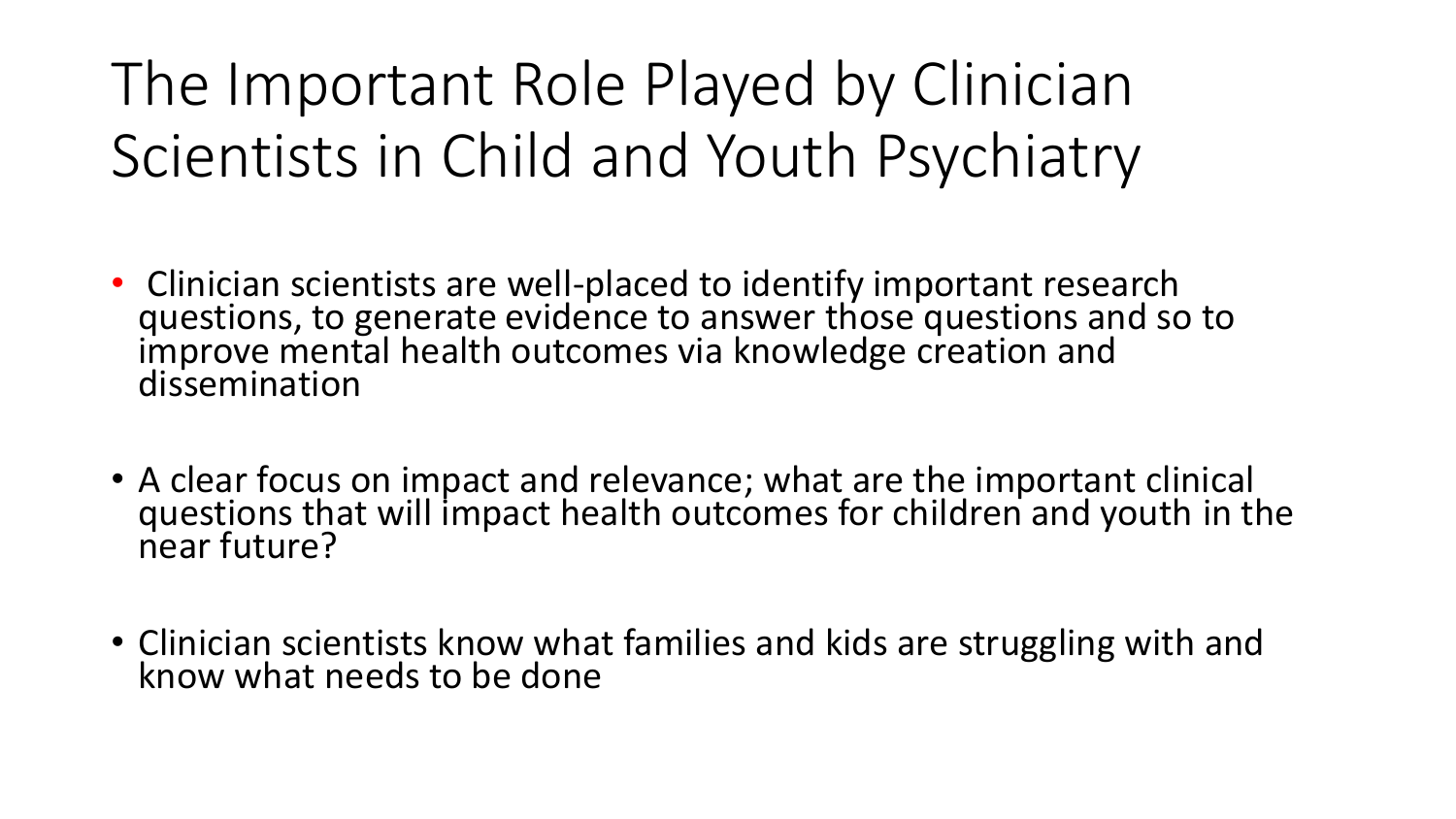#### Clinician Scientist Human Resources

- The number of physician scientists in the US has declined 22% in 20 years, from 1983 to 2003, only make up 2% of all physicians versus a peak of 5% in 1985 (Ley & Rosenberg, 2005).
- In 2012, physician-scientists comprised 1.5 percent of the total physician workforce. Of particular concern is the aging of the workforce and persistent patterns of unequal participation by women and racial/ethnic minorities (NIH 2014).
- No data on variation by specialty/sub-specialty
- N=roughly 8000 CAPs in AACAP, 20% increase in the US btw 2007- 2016 (McBain et al Pediatrics 2019), only 35 hold NIH grants as PIs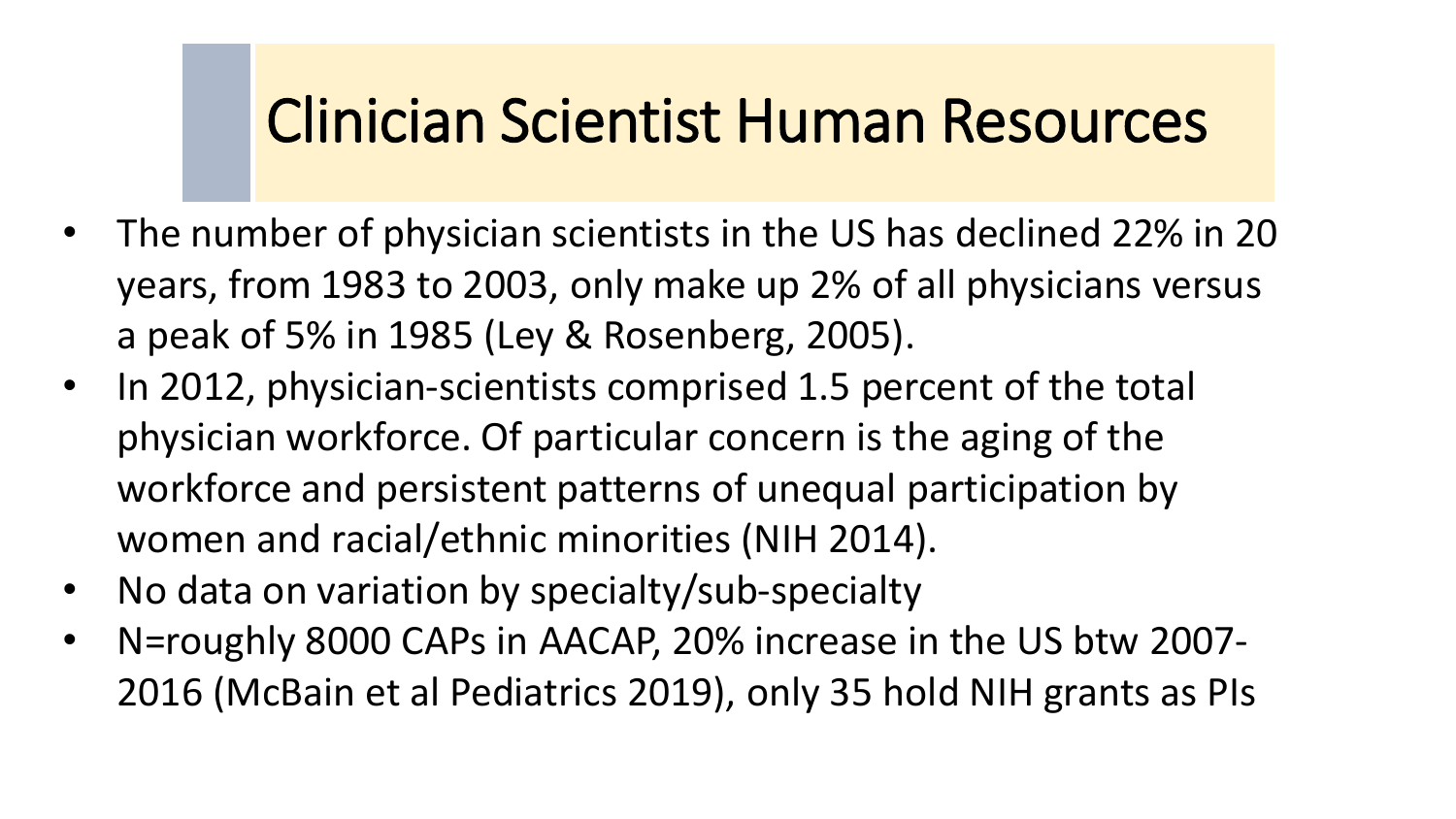## What is the Current State in CYP in UK and Canada?

- UK; "The total number of psychiatrists working in CAMHS fell from 1,015 full-time equivalent posts in May 2013 to 948 in May this year".(Guardian, Sept 24th 2017). Impact on clinician-scientists?
- In Canada, 17 Faculties of Medicine with training programs in CY psychiatry, all have access to Clinician Scientist training programs and MD/PhD programs
- Only two sites have consistently trained CY psychiatrists in research (both in the same province); currently 1/63 residents in CYP training programs are engaged in research training
- **At U of T Dept of Psychiatry, we start with roughly 10% of general psych residents enrolled in the research training program, by the end roughly half drop out.**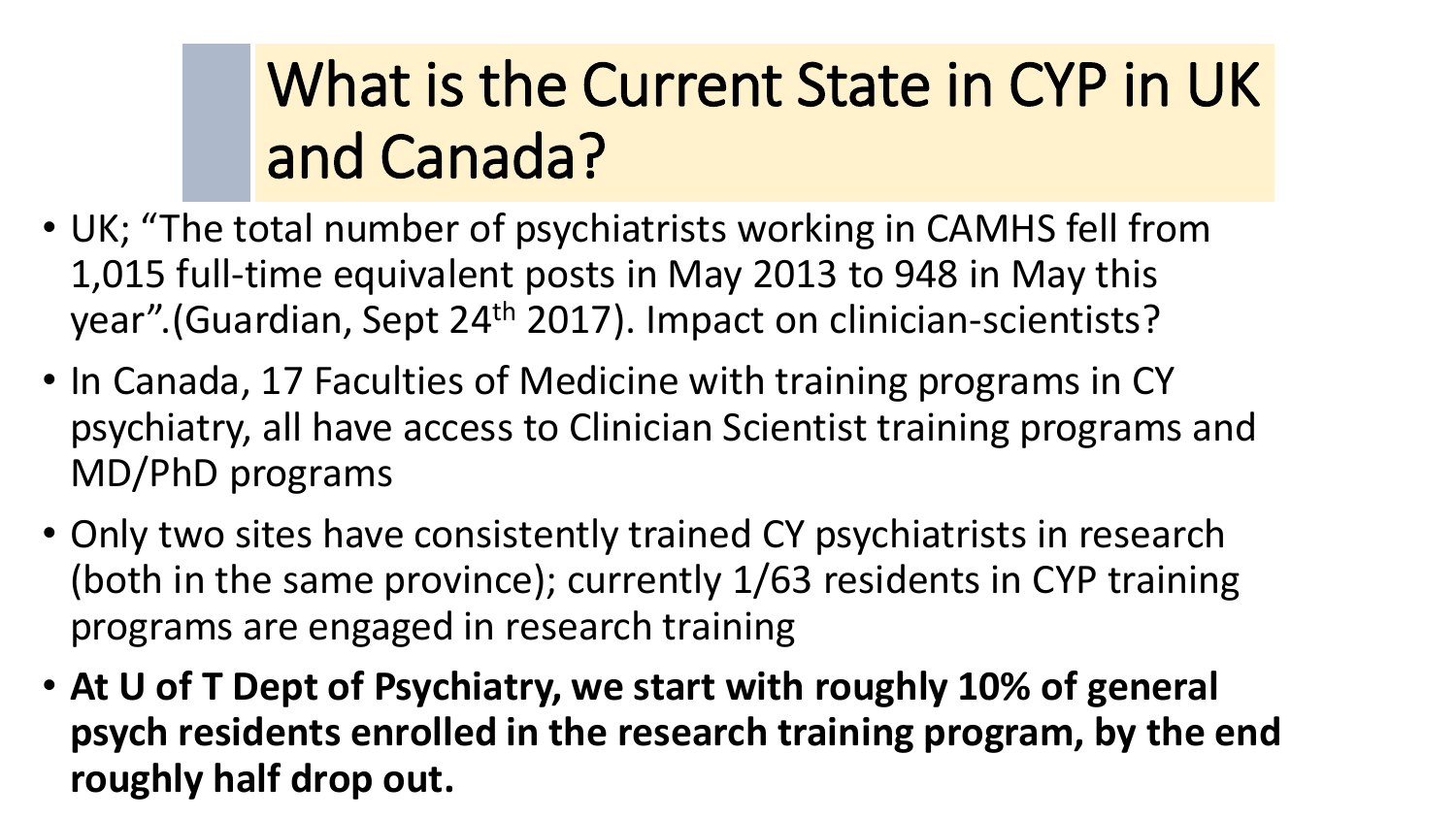Clinician Scientists in CY Psychiatry; What are the Numbers ?

- Seems to be a consensus that we lack a critical mass of clinician scientists in our field
- Is it true? Not aware of any systematic tracking of research trainees and ECRs in our field
	- What is the proportion of trainees/early career CYPs who are in a research trajectory? What is the ideal proportion?
- Why are there so few? Is it because we do not know how to combine clinical and research training? Is there a lack of interest among trainees?
- **Or, is there a lack of institutional support for the recruitment, training and nurturing of CY clinician-scientists so that it looks like an attractive career option**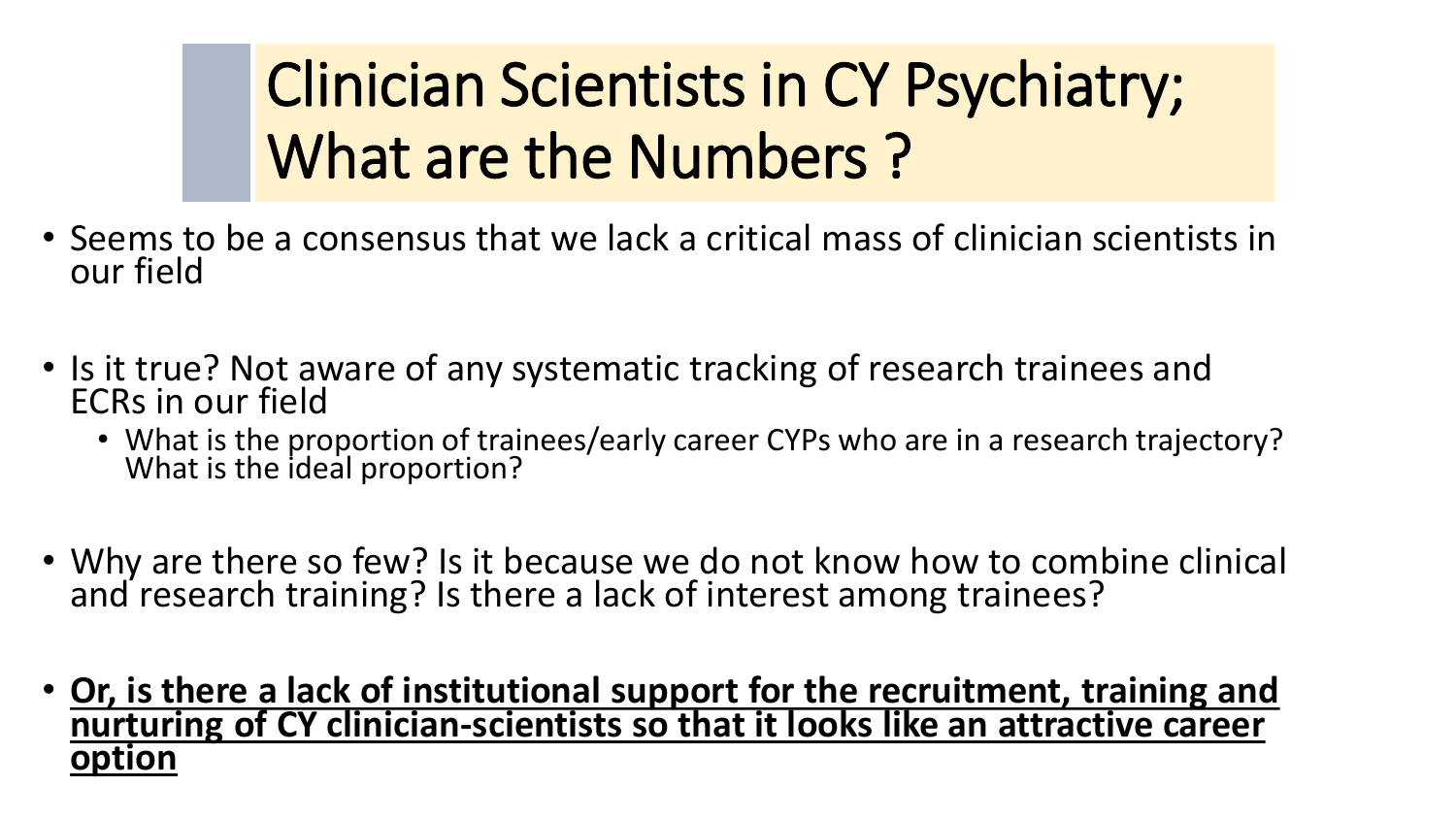# Common Elements of Research Training Programs

- In the 1980's, formal clinician scientist training programs were initiated in medicine in response to several influential editorials and commentaries
- These Clinician Investigator Programs consist of 2 years during postgraduate specialty training
- Many similar core components and structure
	- Clinical and research training synergy
	- Protected time for research during clinical training
	- Enrollment in a graduate program (often completed post-clinical training)
	- Importance of mentor-mentee relationship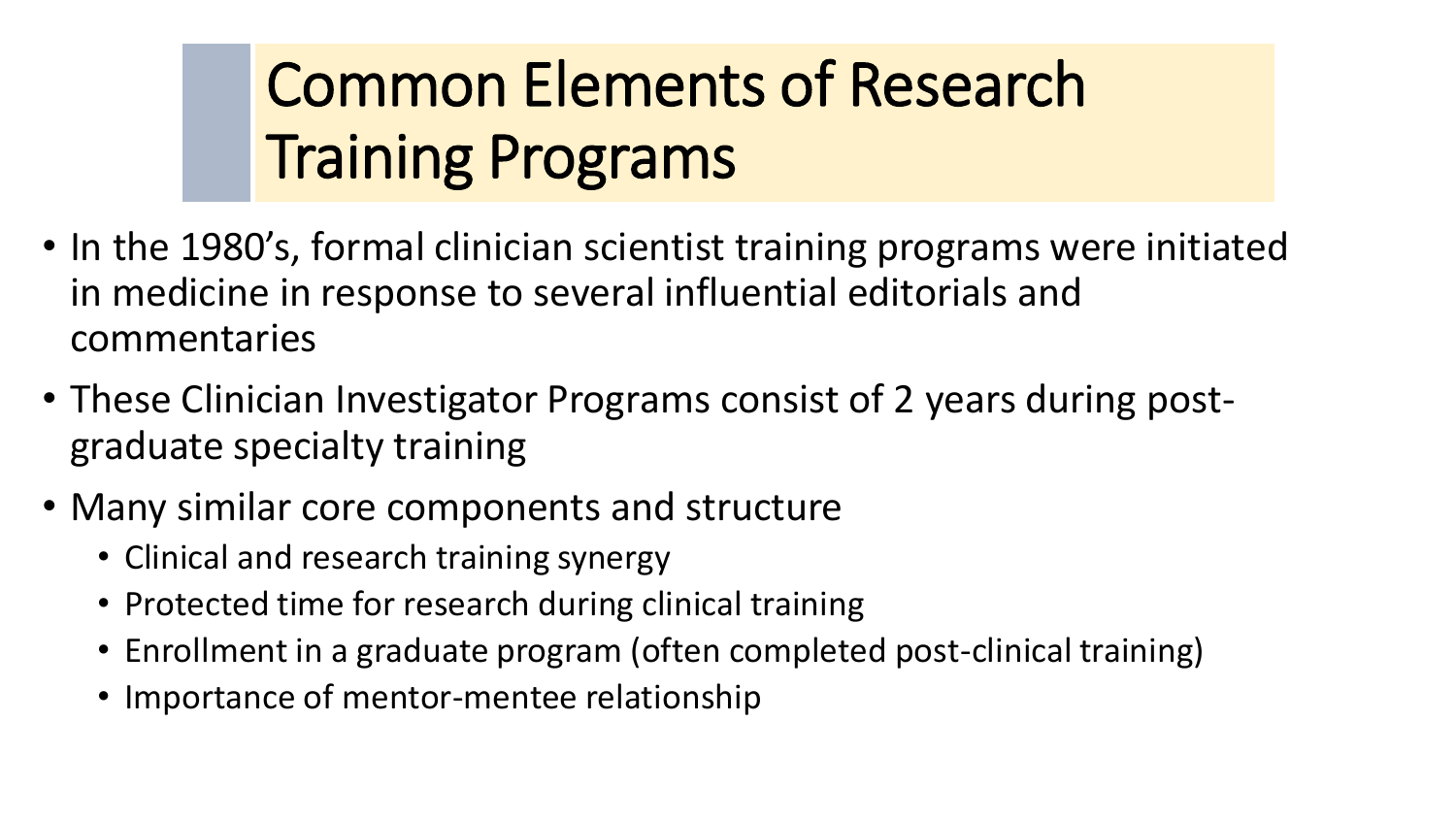# A Scoping Review of Clinician Scientist Training Programs

- Question; how successful have these training programs been?
- Review of outcomes of research training programs for physicians (Kosik et al Evaluation & the Health Professions; 2016, Vol. 39, 3-20)
- On the whole (medicine and surgery) clinician scientist trainees have been very successful in terms of papers published, grants received, obtaining academic posts compared to peers in clinical training programs or peers in academic posts without structured research training
- Also true for training programs in adult/general psychiatry
- **NB Only one paper that describes a program in CYP (Yale Child Study)**  Calhoun *et al. Child Adolesc Psychiatry Ment Health (2020) 14:21*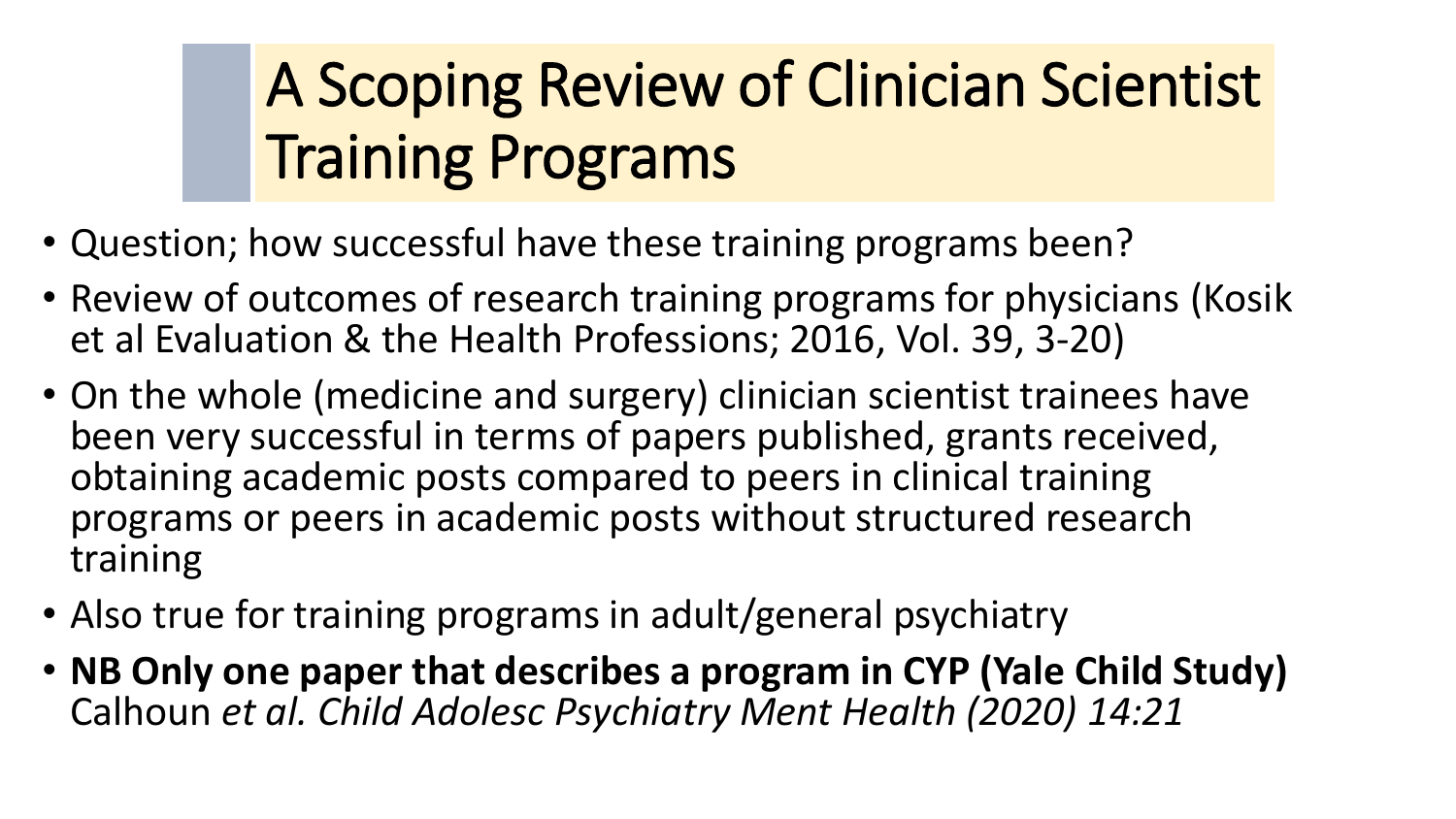## Agreement on Challenges to Successful Training

- Not enough protected time during clinical training
- Bridge may not exist to an appealing faculty position
- Chances of obtaining grant funding are becoming more competitive
- Finishing graduate degree often requires extra year or two of training
- Leads to debt accumulation
- These challenges lead to drop-out of trainees; the 'leaky pipeline' especially among women
- A significant dearth of trainees from racialized or marginalized groups
- Conclusion; We do not 'nurture' clinician scientists during their training

#### .**This is an ethical choice we have made; we privilege clinical training over research training**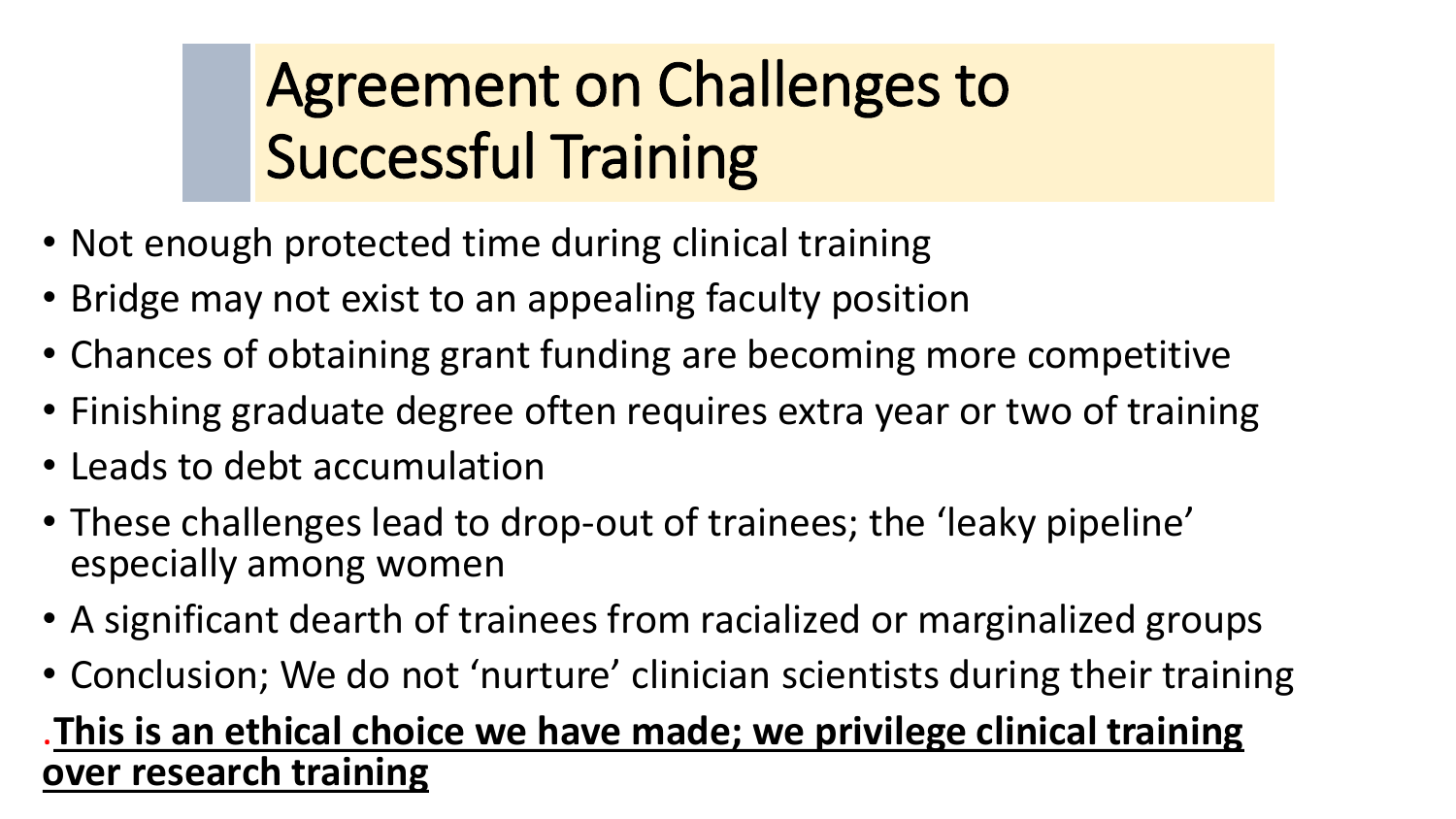#### Never been a greater need, never been more opportunities for research innovation

- Recognition of policy makers of the importance of child health to the global burden of disease and to the economy
- Our evidence based treatments are only moderately successful in improving short and long term outcomes
- Sheer number of scientists in CY mental health world-wide; greater opportunities to collaborate
- Expansion of what is considered acceptable scholarship; implementation science, systematic reviews, health services research, qualitative methodologies
- A greater focus of funding bodies on applied health research and co-design with those with lived experience, on EDI in mental health
- More avenues for dissemination; more journals, social media etc
- Have discovered technology to facilitate training and collaborative research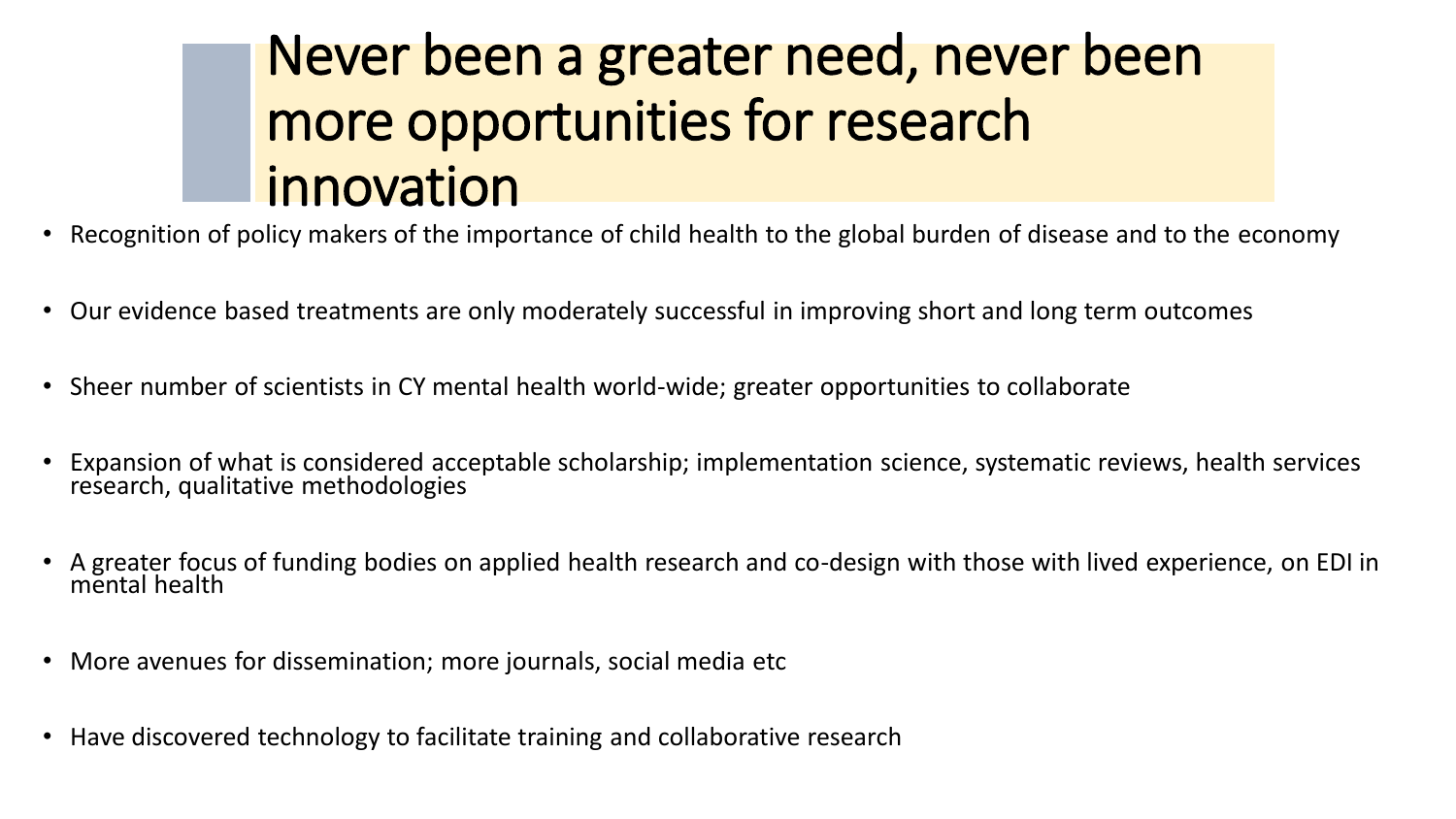Dual training as clinician-scientist in child and adolescent psychiatry: are we there yet? Revet e al European Child & Adolescent Psychiatry (2018) 27:263–265

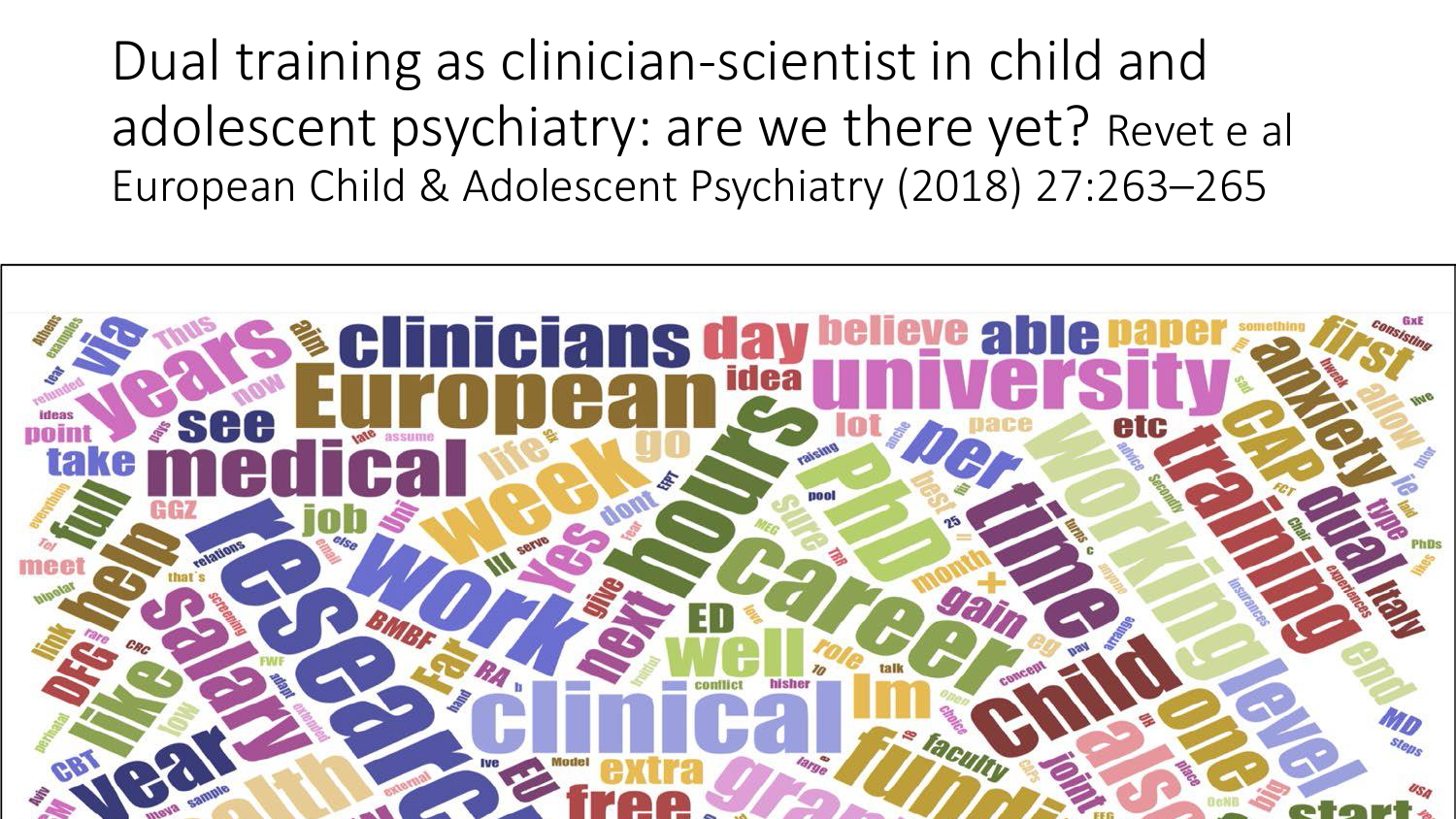## A Proposed Seven Point Action Plan for AADCAP

- Build on recommendations of Revet et al
- Call for AADCAP to write a policy paper on training clinician scientists in CYP
- Do a survey of current trainees nationally, set benchmarks for the ideal number, develop a human resources plan ("if you don't measure it, it does not exist")
- Encourage research into the leaky pipeline; why do trainees drop out? Monitor outcomes and return on investment
- Consider short-track clinical training options
- Make a concerted effort to engage trainees from racialized and marginalized groups to take up a career in research
- Build upon existing, and develop new, peer networks of early career clinician scientists and mentors across training programs facilitated via technology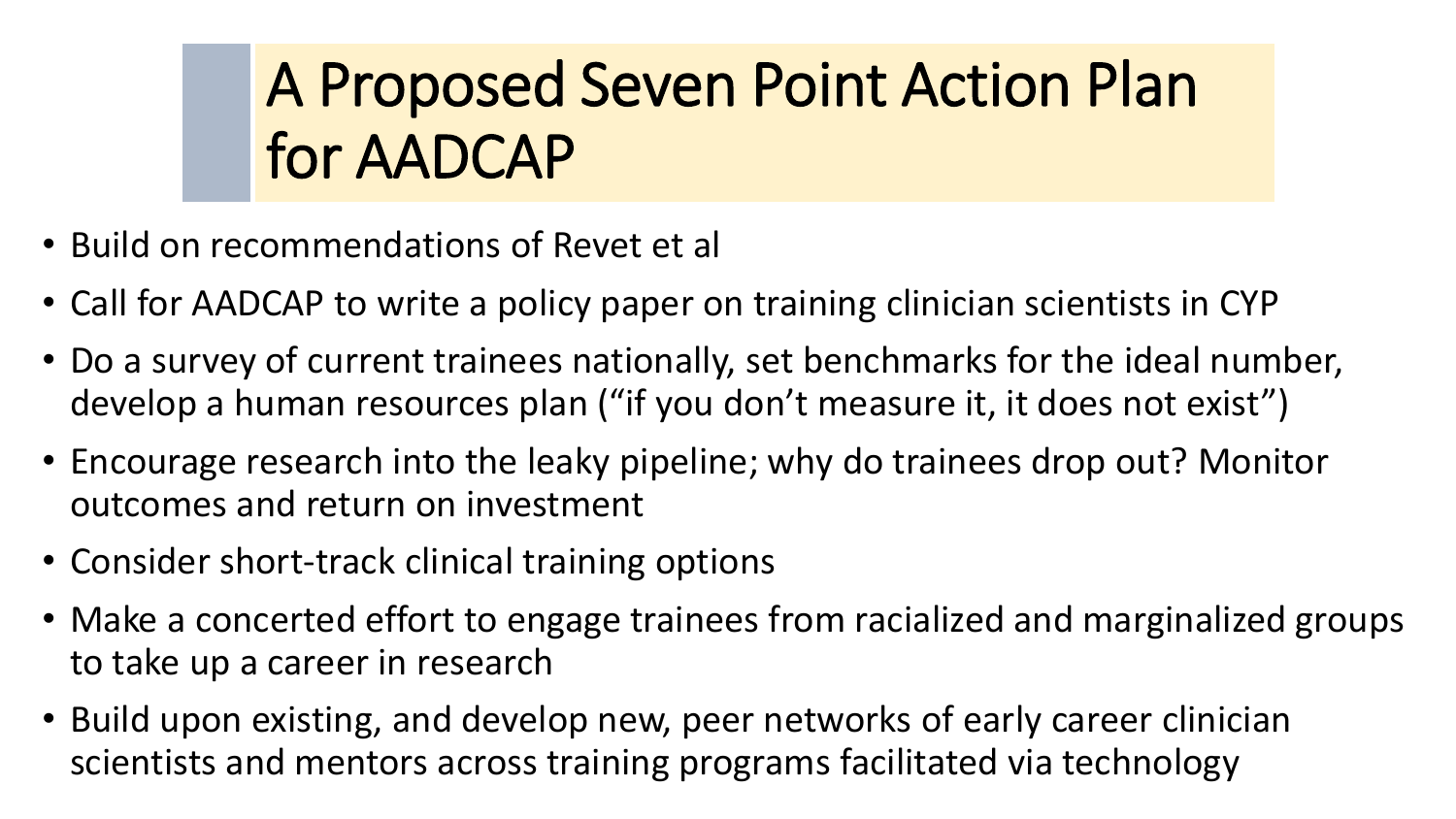### Concluding (personal) remarks

- **The current state is a crisis**. It's a crisis of our making. It's a question of what do we value; the mental health of children today or the children of the future who we will **not** be helped by the implementation of innovative evidence based treatments?
- **Its an ethical choice to reset the balance**; we must value to a greater extent the mental health of future generations of children and youth.
- We must address our ethical failure as a field to improve upon meagre treatment effectiveness and lack of significant advancement/innovation in last 40 years.
- As a profession and as leaders we have become oddly passive in the face of this crisis. No organization is taking responsibility for this failure. Why?
- And one of the most important ways to reset the balance is to support and nurture the next generation of CY clinician investigators globally